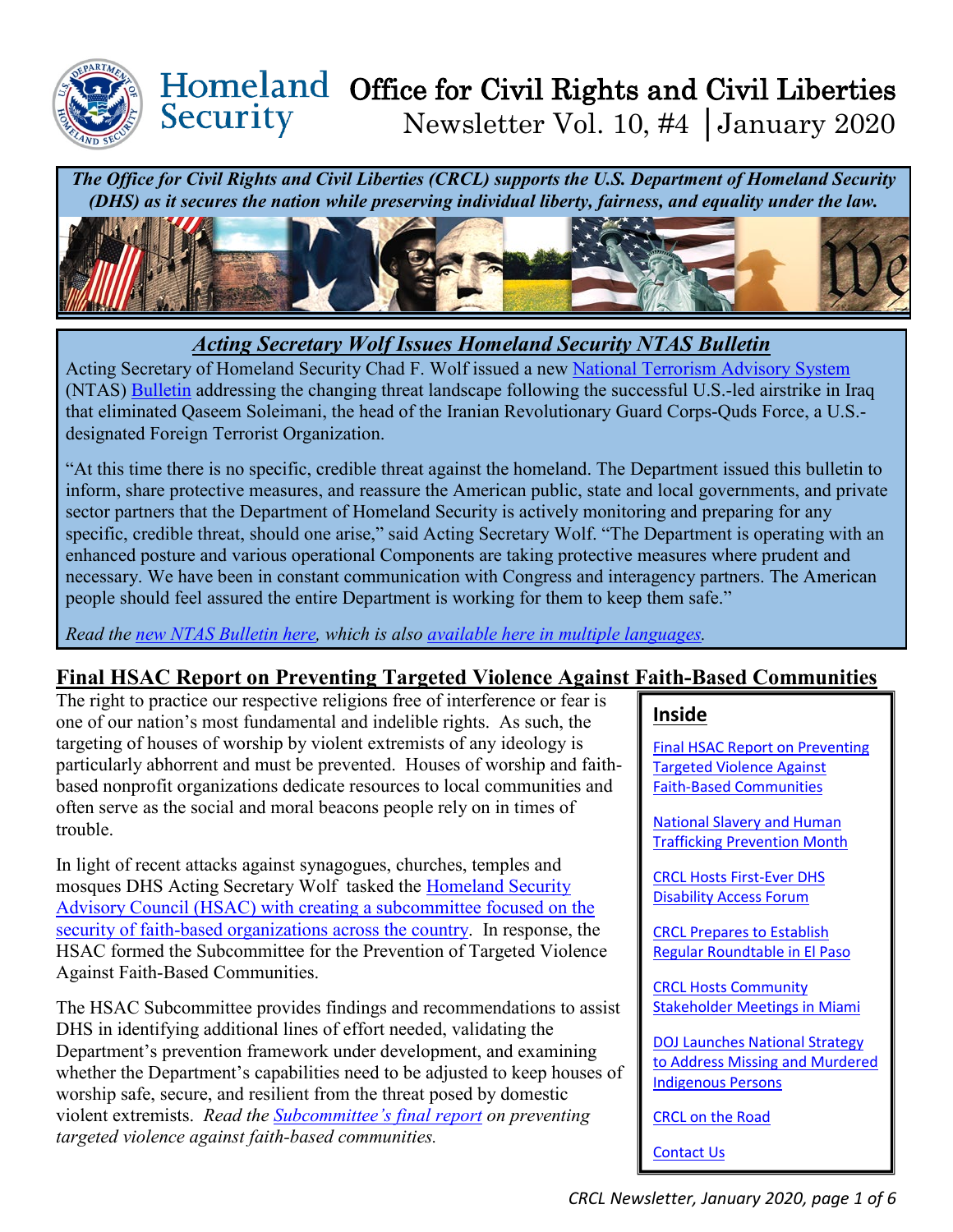## *DHS Issues Strategy to Combat Human Trafficking, the Importation of Goods Produced with Forced Labor, and Child Sexual Exploitation*

On January 15, the Department of Homeland Security (DHS) published it[s first Strategy to Combat Human](https://www.dhs.gov/publication/strategy-combat-human-trafficking-importation-goods-produced-forced-labor-and-child) [Trafficking, the Importation of Goods Produced with Forced Labor, and Child Sexual Exploitation.](https://www.dhs.gov/publication/strategy-combat-human-trafficking-importation-goods-produced-forced-labor-and-child) "After years of work and close coordination within the Administration, I'm pleased to announce that the Department of Homeland Security has developed a first-of-its-kind strategy to leverage all our authorities and resources in this fight," said Acting Secretary of Homeland Security Chad F. Wolf. "Let me be clear: this strategy isn't just about leveraging resources, it's about ending human trafficking. DHS's *Strategy to Combat Human Trafficking, the Importation of Goods Produced with Forced Labor, and Child Sexual Exploitation* is our formal recognition of this issue as a Departmental priority. This strategy is a framework to communicate the Department's priorities, ensure resources are allocated, and to monitor progress, so that we can save more lives and bring criminals to justice."

The Strategy articulates the Department's priorities over the next five years to combat the growing threat of human trafficking, the importation of goods produced with forced labor, and child sexual exploitation by focusing on:

- Preventing exploitative crimes;
- Protecting victims;
- Investigating and prosecuting perpetrators;
- Partnering with the homeland security enterprise; and
- Enabling DHS through organizational improvements to combat these illicit activities.

Developing this strategy involved assessing the Department's initiatives and aims to harmonize efforts and leverage the Department's authorities and resources in a comprehensive and cohesive manner to more effectively combat human trafficking, the importation of goods produced with forced labor, and child sexual exploitation. *Read more:* [https://www.dhs.gov/news/2020/01/15/dhs-issues-strategy-combat-human](https://www.dhs.gov/news/2020/01/15/dhs-issues-strategy-combat-human-trafficking-importation-goods-produced-forced-labor)[trafficking-importation-goods-produced-forced-labor.](https://www.dhs.gov/news/2020/01/15/dhs-issues-strategy-combat-human-trafficking-importation-goods-produced-forced-labor)

### <span id="page-1-0"></span>**National Slavery and Human Trafficking Prevention Month**

January is National Slavery and Human Trafficking Prevention Month – a time dedicated to raising awareness, providing education, and taking action to combat human trafficking. Department of Homeland Security Components play a key role in addressing this heinous crime every day, but in the month of January participation by DHS employees, offices, and Components will highlight our Department's commitment to combatting this crime. Here are some ways DHS and CRCL will be involved, and ways YOU can also participate:

- **Learn the indicators:** Do you know the [indicators](https://lnks.gd/l/eyJhbGciOiJIUzI1NiJ9.eyJidWxsZXRpbl9saW5rX2lkIjoxMDcsInVyaSI6ImJwMjpjbGljayIsImJ1bGxldGluX2lkIjoiMjAyMDAxMDguMTUxOTYzOTEiLCJ1cmwiOiJodHRwOi8vYml0Lmx5LzJONjZxeDMifQ.E-5ZF3ZC5-rXVNaE9WScU-j2NgPUAgDl2CzYwdJpENk/br/73781104407-l) of human trafficking? Learning the signs of this crime is the first step to recognizing a potential victim.
- **Follow the Blue Campaign** on [Facebook,](https://www.facebook.com/dhsbluecampaign/) [Instagram,](https://www.instagram.com/dhsbluecampaign/) and [Twitter](https://twitter.com/dhsbluecampaign) in January where we will be sharing content that encourages the public to #TalkAboutTrafficking. Retweet and share our posts from relevant DHS social media accounts, and use the hashtag #TalkAboutTrafficking in January to raise awareness.
- **Check out the Blue Campaign website** to view events and download *free resources*. To order Blue Campaign resources, please email [BlueCampaign@HQ.DHS.GOV.](mailto:BlueCampaign@HQ.DHS.GOV)
- **National Human Trafficking Awareness Day** (Saturday, January 11) is the **Blue Campaign's largest** awareness initiative of the year. Search the hashtag **#WearBlueDay** on social media to see photos and videos of our interagency partners and stakeholders wearing blue to spread awareness of human trafficking.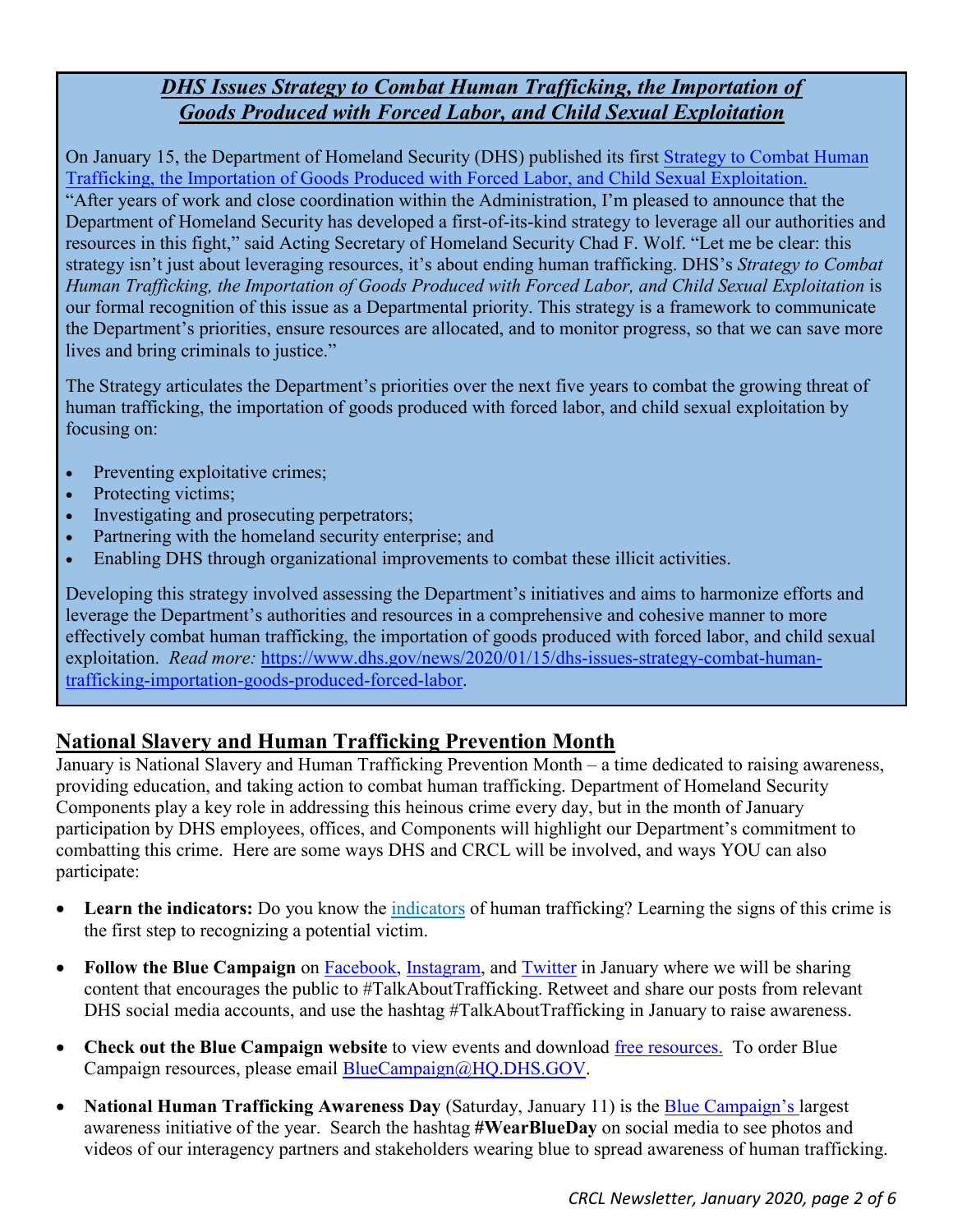## *CRCL Attends International Emergency Management Conference*

CRCL recently participated in the 2019 International Emergency Management Conference in Savannah, Georgia. The annual conference brought together homeland security, law enforcement, fire and emergency management professionals, business owners, federal and nonprofit agencies, and others. CRCL engaged with many of the Department's grant recipients about compliance with civil rights in their federally assisted activities and distributed resources to help support these entities in meeting their civil rights obligations. These resources are available on the Department's [Disability Access](https://www.dhs.gov/disability-access-department-homeland-security) and [Language Access](https://www.dhs.gov/language-access) webpages, and [Civil Rights in Emergencies and Disasters webpage.](https://www.dhs.gov/civil-rights-emergencies-and-disasters)

# <span id="page-2-0"></span>**CRCL Hosts First-Ever DHS Disability Access Forum**

On December 3, CRCL hosted its first-ever DHS Disability Access Forum at its offices in Washington, DC. The audience consisted of approximately 60 attendees from across the Department, which included Component disability access coordinators responsible for strengthening compliance with Section 504 of the Rehabilitation Act, DHS personnel responsible for ensuring access for members of the public with disabilities, and key Component program managers.

Attendees learned about promising practices for strengthening disability access across customer service, security, and custody management settings at DHS. The event provided opportunities for exchanging ideas and forging new partnerships across the Department.



The occasion also recognized the completion of key evaluation and planning accomplishments under DHS Directive 065-01. Under the Directive, Components designated disability access coordinators, conducted a selfevaluation, and prepared individual plans to address gaps and barriers to equal access for individuals with disabilities. The finalized Component plans and a host of related resources may be found on the Department's Disability Access webpage at [www.dhs.gov/disability-access-department-homeland-security.](http://www.dhs.gov/disability-access-department-homeland-security)

In keynote remarks to the forum, CRCL Officer Cameron Quinn noted that "…these achievements resonate with the themes associated with the International Day of Persons with Disabilities observed around the world each year on today, December 3."

Officer Quinn further noted what the Directive will fulfill as it matures the Department's programs and activities, "Members of the public will consistently receive accessible information about the program. They will experience full participation within the program, and benefit from effective forms of communication. They will be treated in a respectful and nondiscriminatory manner. And they will be notified of their right to program accessibility, their right to request a reasonable accommodation, and how to file a complaint under Section 504."

Officer Quinn concluded, "For our Component program managers, and for our front-line personnel interacting with people who have disabilities, this requires a change in mindset. Ensuring accessibility in all aspects of a program must go into the thinking up front, not as an afterthought."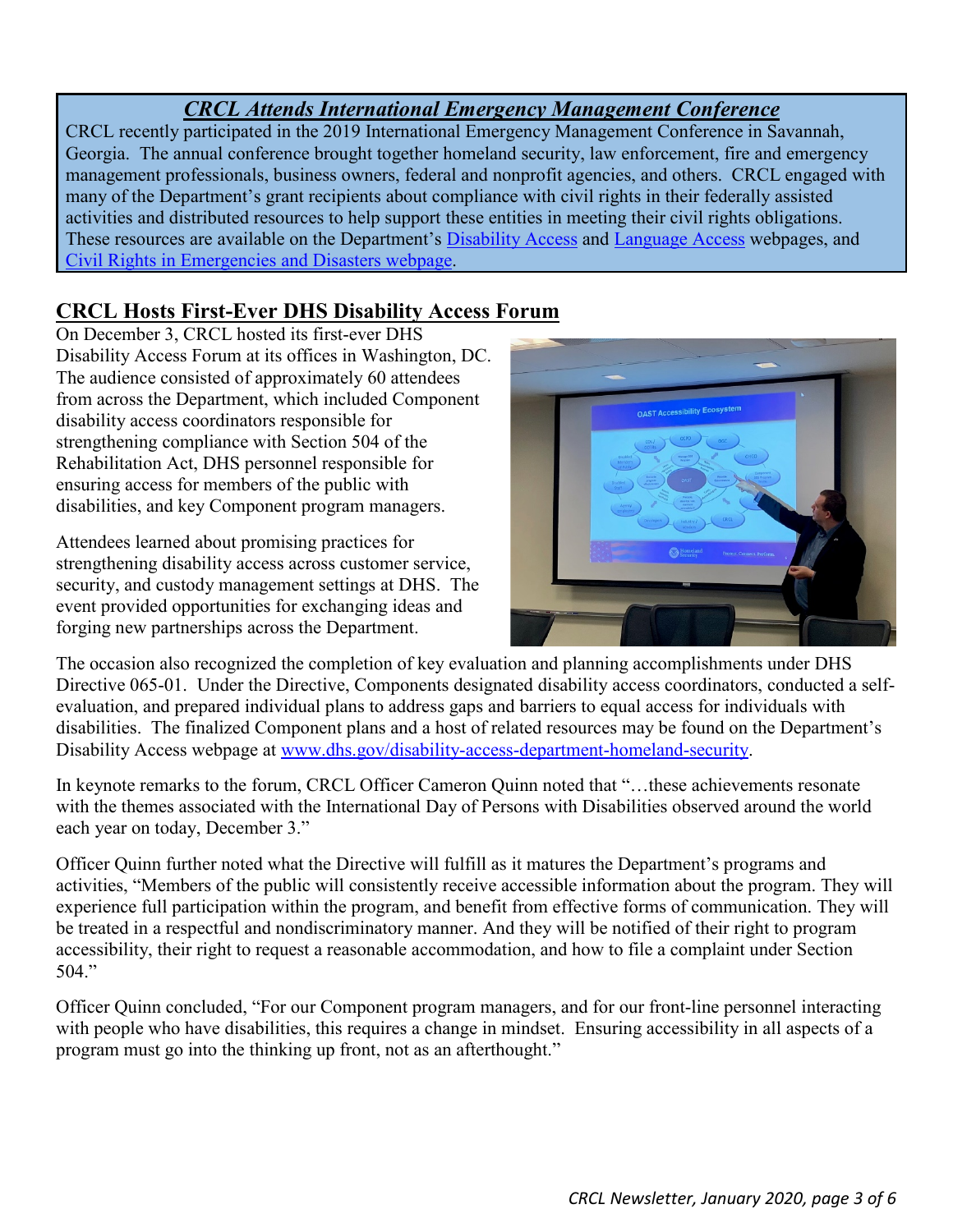## <span id="page-3-0"></span>**CRCL Prepares to Establish Community Engagement Roundtable in El Paso**

CRCL recently held stakeholder meetings in El Paso as part of its continued efforts to establish a regular roundtable there in early 2020. CRCL met with several nongovernmental representatives to discuss immigration policy and advocacy issues. Stakeholders expressed their interest in having regular engagement and communication with DHS leadership and local law enforcement.

In addition, CRCL met with Border Patrol to tour its facilities, and learn more about implementation of new programs for the expeditious processing of asylum seekers including prompt asylum claim review and humanitarian asylum review as well as the new removal process, and the electronic nationality verification and the migrant protection protocols process.

## <span id="page-3-1"></span>**CRCL Hosts Community Stakeholder Meetings in Miami-Dade**

Last month CRCL Deputy Officer Peter Mina met with local stakeholders to discuss concerns with the Homestead temporary shelter for unaccompanied children in Miami. In attendance were U.S. Attorney for the Southern District of Florida Ariana Farjado Orshan, and senior officials from the U.S. Department of Health and Human Services' (HHS) Office of Refugee Resettlement and Unaccompanied Children's Operations.

CRCL also met with a diverse group of stakeholders to discuss the potential for establishing a standing regular roundtable in the Miami-Dade metropolitan area. These groups were Americans for Immigrant Justice Reform, the Children's Trust, South Florida Interfaith Worker Justice, Haitian Emergency Relief Committee, Islamic School of Miami, and United Way of Miami-Dade, along with representatives from U.S. Immigration and Customs Enforcement (ICE), and the U.S. Department of Justice (DOJ) Community Relations Service among others. Topics discussed included migrant children "aging out" of HHS custody into ICE detention facilities, medical and mental health care for detainees, immigration enforcement, Violence Against Women Act applications and related matters, traffic stops, screening at ports of entry and airports, and interactions with law enforcement and vulnerable migrant populations in the area among other topics.

The event was well received, and the community expressed interest in continued engagement on these topics. CRCL plans to meet again with stakeholders and law enforcement in the area early next year.

### <span id="page-3-2"></span>**DOJ Launches National Strategy to Address Missing and Murdered Indigenous Persons**

Attorney General William P. Barr has launched a national strategy to address missing and murdered Native Americans. The Missing and Murdered Indigenous Persons (MMIP) Initiative places MMIP coordinators in 11 U.S. Attorney's offices who will develop protocols for a more coordinated law enforcement response to missing cases. The plan also calls for the deployment when needed of the FBI's most advanced response capabilities, improved data collection and analysis, and training to support local response efforts.

Attorney General Barr made the announcement during a visit to the Flathead Reservation in Montana, home of the Confederated Salish and Kootenai Tribes (CSKT). In addition, the Attorney General met with the CSKT MMIP working group and the CSKT Tribal Council. He was joined by U.S. Attorney Kurt Alme, vice chair of the Attorney General's Native American Issues Subcommittee, whose office has been at the forefront of this issue.

"American Indian and Alaska Native people suffer from unacceptable and disproportionately high levels of violence, which can have lasting impacts on families and communities. Native American women face particularly high rates of violence, with at least half suffering sexual or intimate-partner violence in their lifetime. Too many of these families have experienced the loss of loved ones who went missing or were murdered," said Attorney General Barr. "This important initiative will further strengthen the federal, state, and tribal law enforcement response to these continuing problems." *Read the [full release](https://www.justice.gov/opa/pr/attorney-general-william-p-barr-launches-national-strategy-address-missing-and-murdered)*.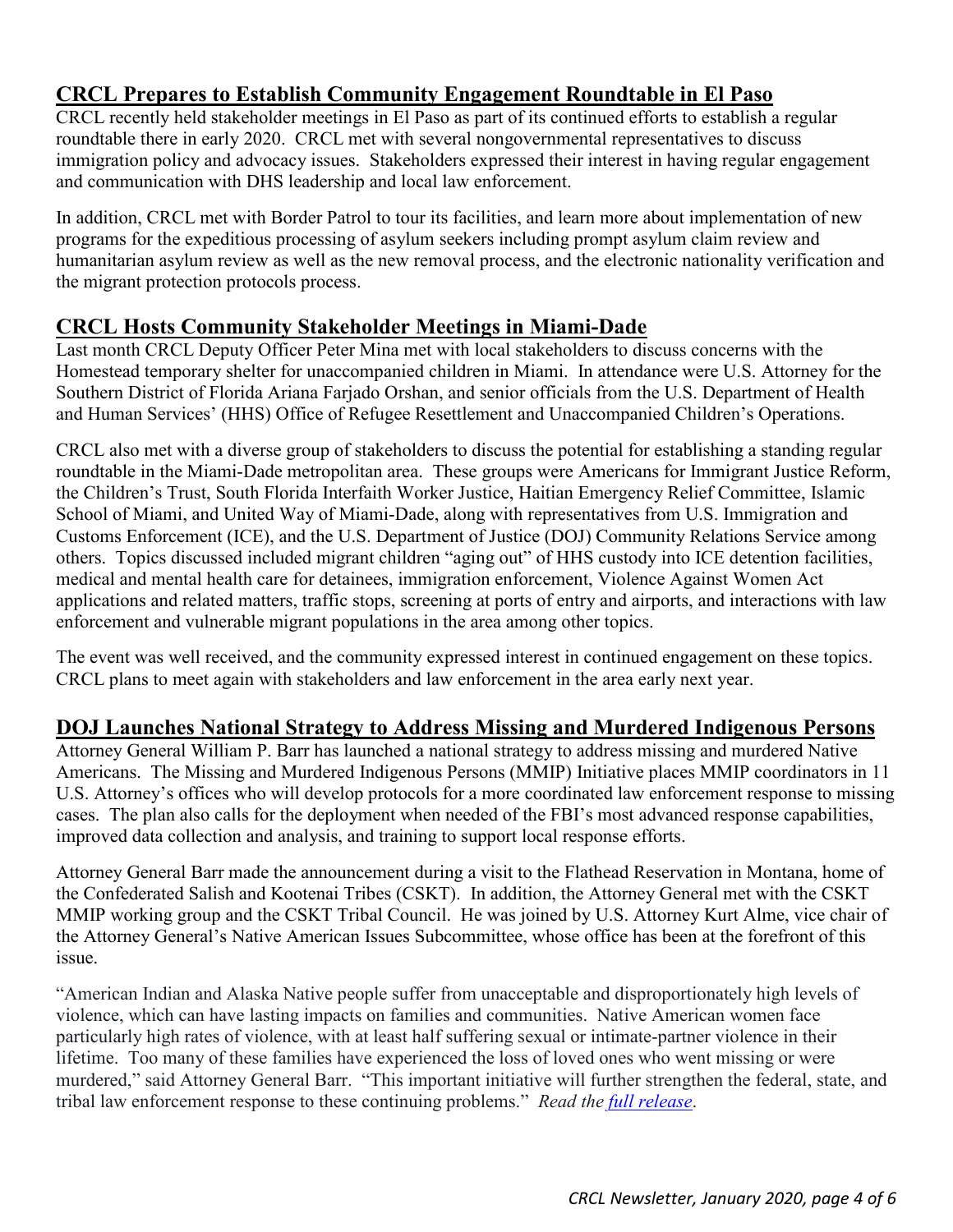# **Notice of Funding Opportunities from the U.S. Department of State**

The U.S. Department of State, Bureau of Democracy, Human Rights and Labor (DRL) announces an open competition for organizations interested in submitting applications for projects that support religious freedom globally. "Religious freedom" refers to the right set out in Article 18 of the International Covenant on Civil and Political Rights, including the freedom to adopt a religion or beliefs, change your beliefs, practice and teach your beliefs (which may include through publications, public and private speech, and the display of religious attire or symbols), gather in community with others to worship and observe your beliefs, and teach your beliefs to your children. Proposed programming must be responsive to restrictions on religious freedom, and must be in line with the U.S. Government's religious freedom, democracy, governance, and human rights goals.

Helpful resources for applicants include the annual country-specific International Religious Freedom Reports available at: [https://www.state.gov/international-religious-freedom-reports,](https://www.state.gov/international-religious-freedom-reports/) and annual country-specific Human Rights Reports found at: [https://www.state.gov/reports/2018-country-reports-on-human-rights-practices](https://www.state.gov/reports/2018-country-reports-on-human-rights-practices/).

### *Promoting Religious Freedom and Combatting Anti-Semitism*

DRL's goal, in partnership with the Special Envoy to Monitor and Combat Anti-Semitism, is to counter the rise of anti-Semitism in Europe as manifested through hate crimes such as acts of physical violence, desecration of religious community sites, and religion-based discrimination. Combatting anti-Semitism is part of promoting religious freedom globally. For more information, please visit: [https://www.state.gov/notice-of-funding](https://www.state.gov/notice-of-funding-opportunity-nofo-drl-irf-fy19-promoting-religious-freedom-and-combatting-anti-semitism)[opportunity-nofo-drl-irf-fy19-promoting-religious-freedom-and-combatting-anti-semitism.](https://www.state.gov/notice-of-funding-opportunity-nofo-drl-irf-fy19-promoting-religious-freedom-and-combatting-anti-semitism)

#### *Promoting Religious Freedom in Western Hemisphere Affairs*

For more information, go to: [https://www.state.gov/notice-of-funding-opportunity-nofo-drl-fy19-promoting](https://www.state.gov/notice-of-funding-opportunity-nofo-drl-fy19-promoting-religious-freedom-in-wha)[religious-freedom-in-wha.](https://www.state.gov/notice-of-funding-opportunity-nofo-drl-fy19-promoting-religious-freedom-in-wha)

### <span id="page-4-0"></span>**CRCL on the Road, December – January**

### *December 9-11 – El Paso, Texas*

CRCL participated in engagement meetings with diverse community stakeholders.

#### *December 18-20 – Phoenix/Tucson/Nogales, Arizona*

CRCL convened its regular community engagement roundtables with diverse ethnic and community-based organizations.

#### *January 22-24 – Columbus, Ohio*

CRCL participated in engagement meetings with diverse community stakeholders.

#### *January 29-31 – Dearborn, Michigan*

CRCL participated in engagement meetings with diverse community stakeholders.

#### *December 9-13 – Chicago, Illinois*

CRCL convened its regular community engagement roundtable with diverse ethnic and community-based organizations.

#### *January 15-17 – Seattle, Washington*

CRCL convened its regular community engagement roundtable with diverse ethnic and community-based organizations

#### *January 27-30 – Orlando/Tampa, Florida*

CRCL participated in engagement meetings with diverse community stakeholders.